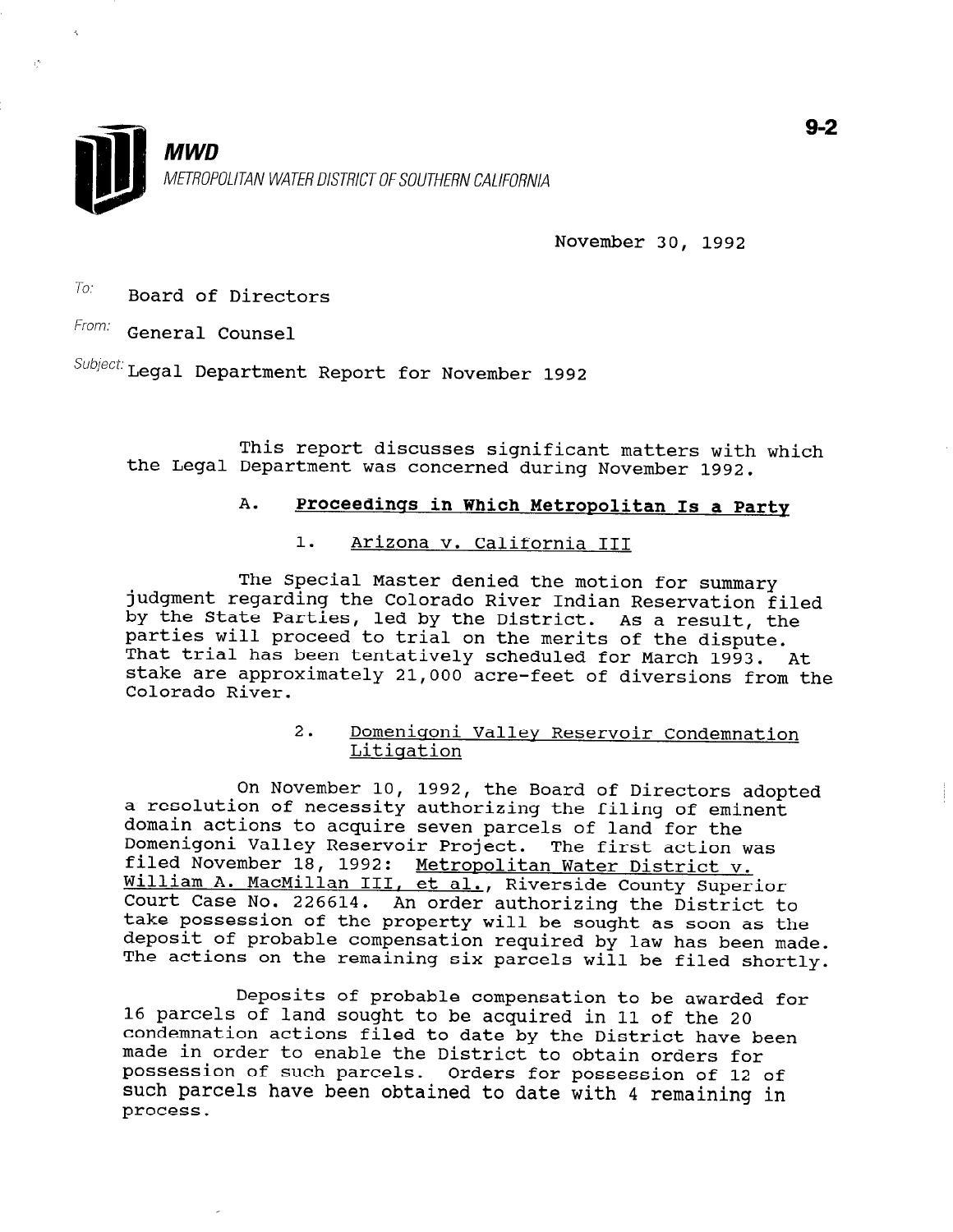In the case of MWD v. Cornerstone, Inc., Special Counsel successfully resisted on behalf of the District defendant's motion in which defendant sought completion of the case in January of 1993. The property is a major asset of defendant Cornerstone, and it has asserted a value far in excess of the District's appraised value. The case also raises issues of assemblage, land use, potential rezoning, and precondemnation conduct. All issues require substantial trial preparation. Special Counsel has also proposed that the parties and all of defendant's creditors appear before the bankruptcy court to discuss resolution of that court's earlier ruling calling for condemnation trial completion by February 1, 1003.<br>1

#### 3. Garvev Reservoir Restoration

 $\alpha$  October 14, 1992, the City of Monterey Park (city) on october 14, 1992, the City of Monterey Park ( mailed the District a written notice alleging that, due to violations of the Brown Act, the September 15, 1992 decisions of the Board of Directors to certify the Environmental Impact Report (EIR) for, and to approve the restoration and operation of Garvey Reservoir are null and void. The notice demands that the District cure and correct the alleged Brown Act violations. On October 16, the General Counsel, by memorandum, informed all the Directors that the Brown Act demand letter should be viewed as yet another meritless attack on the Board's decision-making process, and recommended taking no action with regard to the purported Brown Act violations, as a result of which they will be deemed denied by operation of law. The City has until December 2, 1992, to file a suit regarding the alleged violations.

On October 15, 1992, the City filed suit against the District alleging that the EIR is legally inadequate, requesting the court to invalidate the September 15 decisions, and to require the District to bring the EIR into compliance with CEQA. The District was served with the suit on October 20. The City so far has not sought a court order enjoining further design and construction pending the court's decision on the adequacy of the EIR. We are in the process of preparing an answer to the City's complaint and preparing the administrative record to be filed with the court.

#### 4. On December 24, 1991, the District filed an action

On December 24, 1991, the District filed an action against Jose L. LaMadrid and Emile Moeckel seeking to recover workers' compensation benefits that the District paid to two of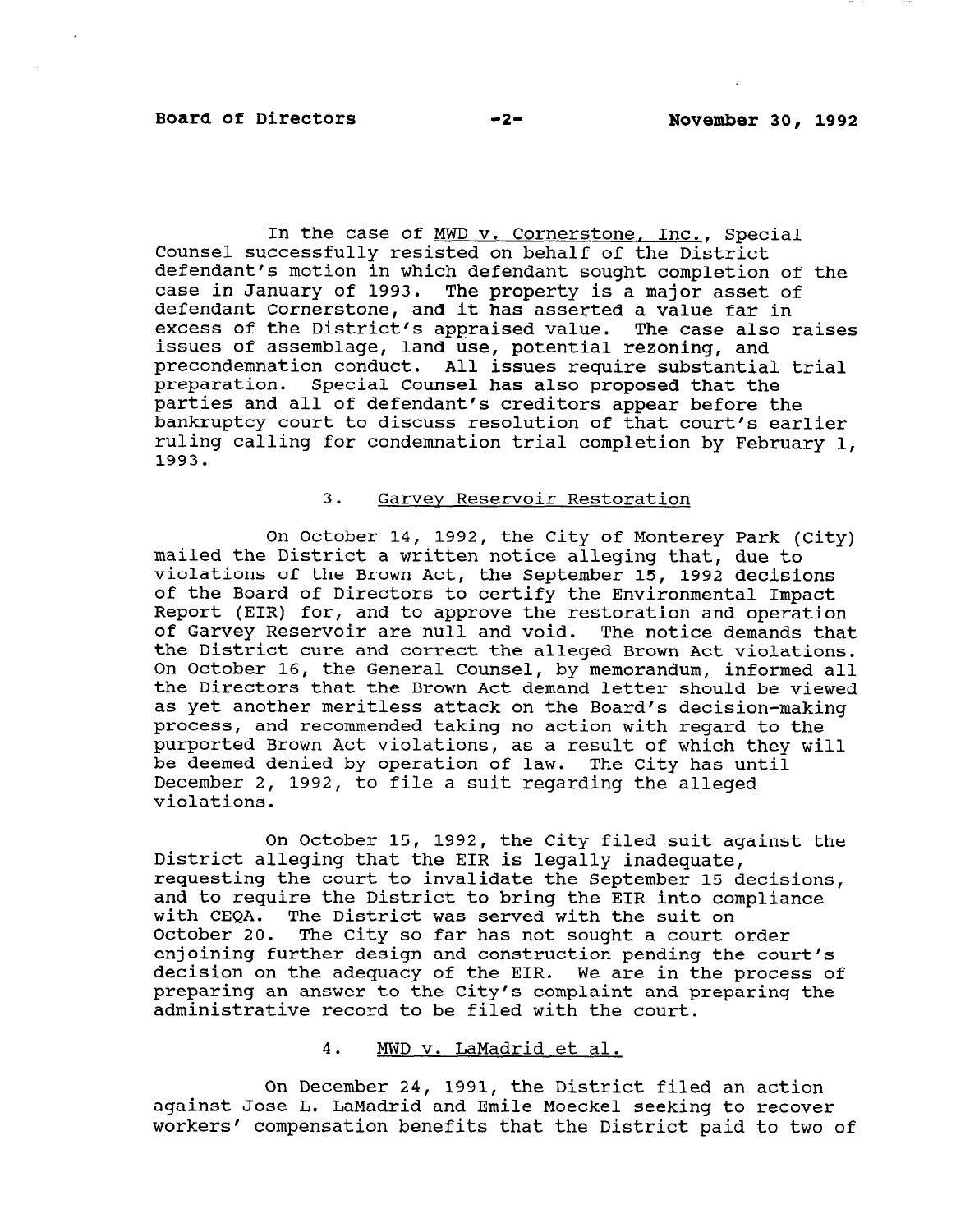its employees. The employees had been injured in an automobile accident for which the District claimed defendants were liable. The District's damages totalled approximately \$20,000. On November 4, 1992, the case was settled for \$14,846.69.

### B. Proceedings of Interest to Metropolitan

#### San Bernardino Vallev Audubon Society V. City of Moreno Valley

We previously advised that San Bernardino Valley Audubon Society and Friends of Northern San Jacinto Valley have filed a petition against the Cities of Moreno Valley and Tited a pecicion against the Cities of Moreno Valley and<br>Conservation as the Riverside County Habitat County Corona, as well as the Riverside County Habitat Conservation Agency and the California Department of Fish and Game (Department) challenging certain steps taken in approving a Riverside County development project proposed by Moreno Highlands Investors which is named as a real party in interest. This petition includes a challenge to the validity of an agreement under which the District has obtained rights to "take" the Stephens' kangaroo rat at the Domenigoni Valley Reservoir site and at the Henry J. Mills Filtration Plant. Ultimate disposition of this cause of action is of significant concern to the District because of the many construction projects it has scheduled in Riverside County ares. A motion to dismiss this cause of action was heard on November 16, 1992.<br>We have not yet received the court's ruling.

### 1. Domenigoni Valley Reservoir

A member of the staff participated in negotiation and drafting of agreements with the United States Fish and Wildlife Service, California Department of Fish and Game, Riverside County Habitat Conservation Agency, Riverside County Open Space and Parks District, County of Riverside, and Riverside County Park Facilities Corporation relating to Endangered Species Act compliance for the Domenigoni Valley Reservoir. These agreements were executed at a signing ceremony held on October 28. 1992.

# On November 16, 1992, the District was served with a served with a served with a served with a series of the D<br>The District with a served with a served with a served with a served with a served with a served with a served

On November 16, 1992, the District was served with a stop work notice by the City of Riverside's Building Division for alleged failure to comply with various Riverside Municipal Ordinances regarding the procurement of building permits. The